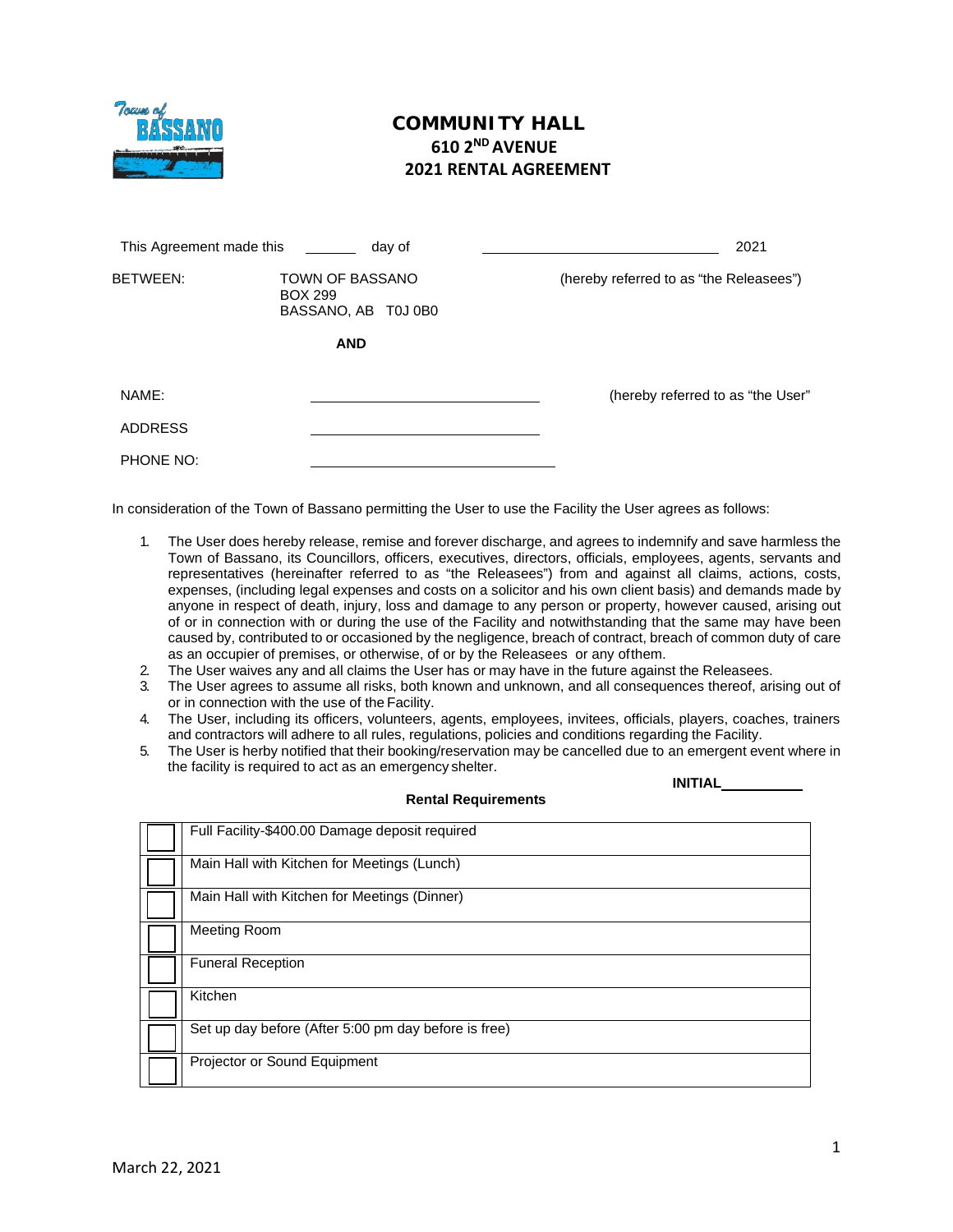#### ▪ **OCCUPANCY LOAD-MAXIMUM IS 100 PERSONS (DUE TO COVID-19). OCCUPANCY MAY BE LOWERED DUE TO GOVERNMENT OF ALBERTA PUBLIC HEALTH RESTRICTIONS AND GUIDANCE.**

- Payment required in full upon booking the facility. Tentative dates can be held until booking requirements are completed.
- Full facility rental An inspection will be done after the event and the deposit will be refunded if inspection is satisfactory.
- Keys must be returned to the office immediately following the function. A drop off slot is available at the main doors of the Town Office. If keys are not returned the cost of replacing the lock will charged to the User and deducted from the damage deposit.
- The User WILL be billed for any extra cleaning required to get hall back to its original condition.
- Any damage that occurs is the responsibility of the User.
- Cleanup must be completed by 12:00 p.m. the next day.
- Cancellation: 7 days' notice is required for full facility rentals. If you cancel within the 7 days, a \$50.00 administration fee shall be applied.
- **6. Contents from the Community Hall must not be removed at any point in time.**
- 7. Wireless internet network is available at the hall for the public. Choose network Hall Guest and click accept on the Terms and Conditions page to connect.

## ▪ Must be free standing, **NO** confetti, glitter, rice, staples, or tacks allowed on the walls or ceiling or floors.

1. Doors must be kept closed at **ALL TIMES**

## **NO SMOKING IN THE COMMUNITY HALL:**

▪ The Hall is a non-smoking facility as per the Province of Alberta's Tobacco Reduction Act Statutes of Alberta 2005 Chapter T-3.8

## **GENERAL CLEAN UP DUTIES:**

**DECORATIONS:**

**DOORS:**

- **Follow COVID-19 Facility Specific Cleaning requirements.**
- Wipe and stack tables and chairs and move to designated areas (see attached facility layout diagram)
- Sweep all used areas and spot mop any spills
- Take out all garbage (bins located at the back doors past the walk-in cooler) and please remove all recycling items. A recycling depot is located at 702 1<sup>st</sup> Avenue
- If using the stage dressing rooms please leave in a neat and tidy manner
- 7. Please ensure bathrooms are left tidy and ensure sinks are turned off and that toilets are not running.

# **KITCHEN RESPONSIBILITIES:**

- **Follow COVID-19 Facility Specific Cleaning requirements**.
- Wipe stoves, convection oven, sinks and counters in the kitchen and sweep floors.<br>■ All food must be removed from cooler, ovens & freezers, Remaining food will be div
- All food must be removed from cooler, ovens & freezers. Remaining food will be disposed of.
- **Ensure all dishes & utensils are properly placed back in their designated areas.**
- Put all used tea towels in designated tubs.
- At the end of your function, please turn off the walk-in cooler. **The switch is located inside thecooler.**
- 8. Turn dishwasher off and ensure it is clean as per posted instructions.

# **BAR RESPONSIBILITIES:**

- **Follow COVID-19 Facility Specific Cleaning requirements.**
- Wipe countertops, sweep and spot mop any spills.
- Remove all beverages, condiments and empty bottles.
- A liquor licence and Party Liquor Liability Insurance (PAL) may be required if servingalcohol

**INITIAL**

**INITIAL**

**INITIAL**

**INITIAL**

**INITIAL**

**INITIAL**

2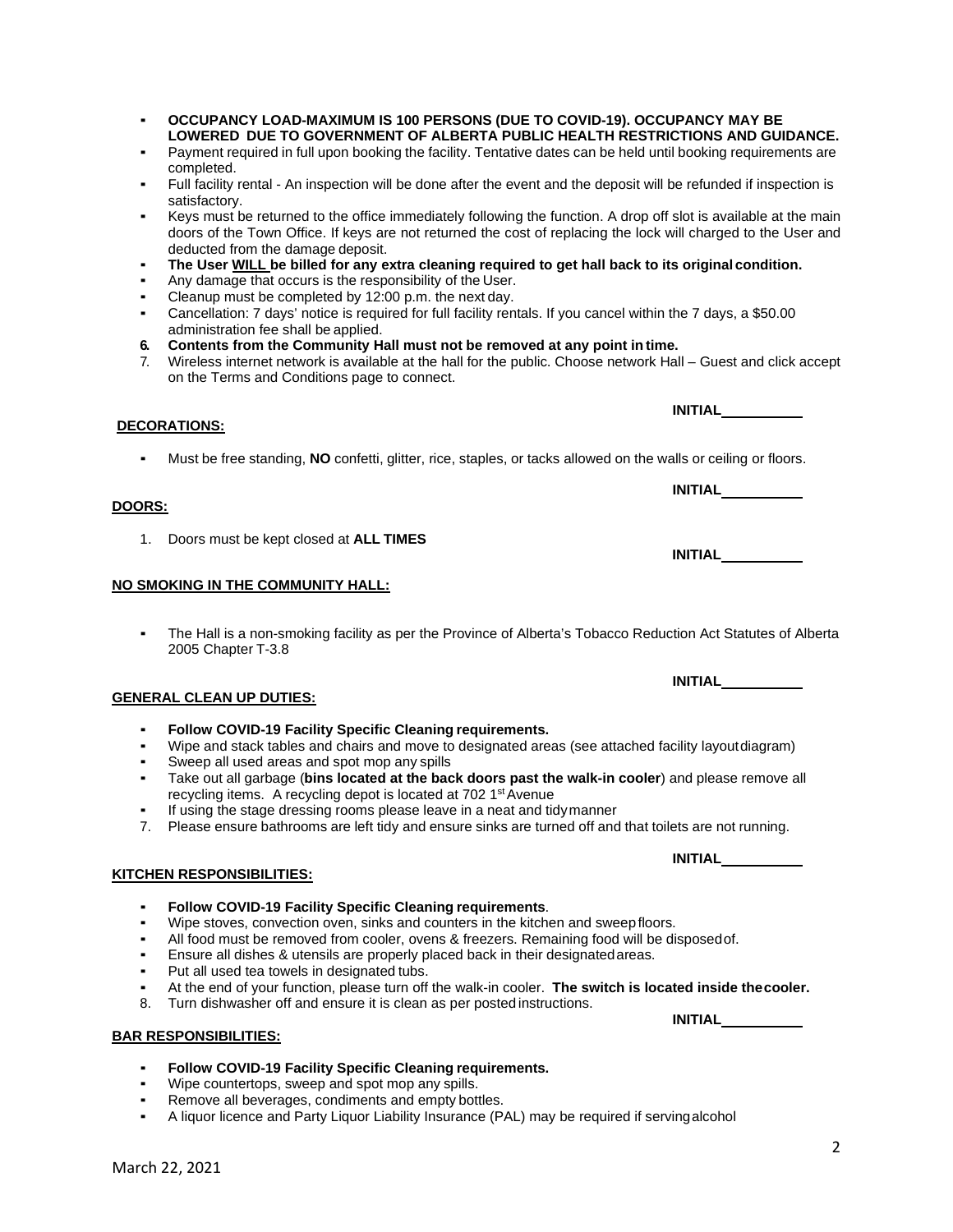- **[Liquor licences |](https://aglc.ca/liquor/liquor-licences) AGLC**
- [palcanada.com](https://www.palcanada.com/index.php/en-us/) **INITIAL**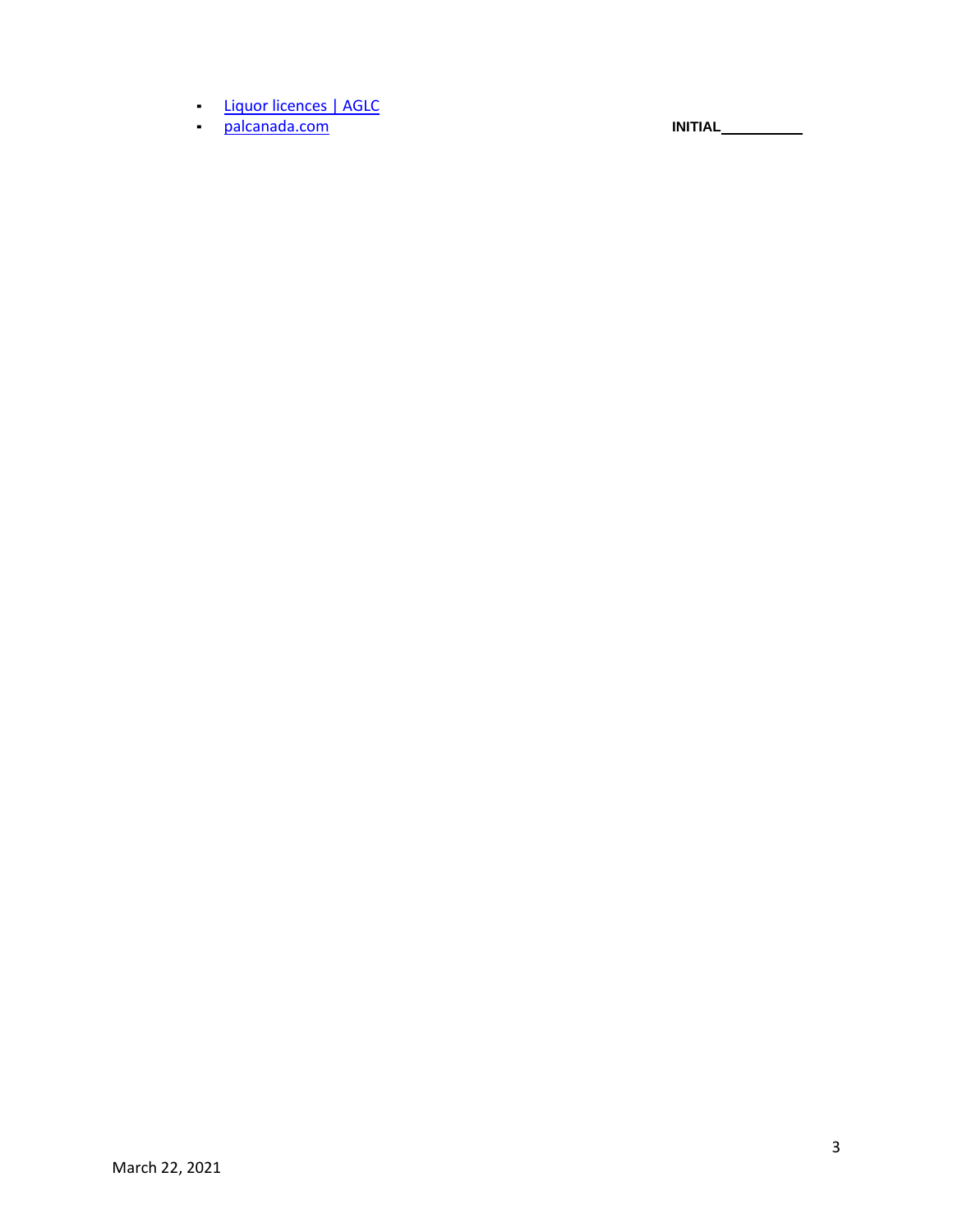#### **BEFORE LEAVING THE COMMUNITY HALL ENSURE THE FOLLWING:**

- **Follow COVID-19 Facility Specific Cleaning requirements.**
- Turn off all lights (including bathrooms & dressing rooms).
- Lock doors-Check all exits to make sure all doors are closedproperly.
- **Report items to the Town Office that need to be fixed, replaced or purchased.**<br>• If any damages occurred to the building or its contents, please potify the Town
- If any damages occurred to the building or its contents, please notify the Town Office.

**INITIAL**

The User has read this document and agrees to be bound by its terms. The User further understands that it is compulsory and mandatory that this document be fully completed and signed as a condition precedent to the lease of the Facility.

**It is unknown how the COVID-19 pandemic will evolve over time and what impact this will have on our local community. This agreement is subject to change. User(s) may be required to sign a new agreement if amendments are made.**

**Any bookings may be revoked by the DEM, AHS, or the Government of Alberta at any time. User(s) will be notified if there booking has been cancelled as soon as possible.**

| <b>User Signature</b>                                                                      | <b>Town Employee</b>                                           |  |
|--------------------------------------------------------------------------------------------|----------------------------------------------------------------|--|
| Rental<br>Set up<br>Damage Deposit<br>Projector Rental<br><b>TOTAL</b><br>Keys             | \$<br>\$<br>\$<br>\$<br>\$<br>\$<br>Maximum (2)<br>No. of Keys |  |
| Caterer                                                                                    | \$<br>Name                                                     |  |
| Caterer has Business License?<br>Food handling Information Provided<br>Liquor at function? | Requires<br>Exempt<br>Yes<br>No<br>Yes<br>No<br>Yes            |  |

## **ATTACHMENTS:**

1. APPENDIX A: Facility Layout Diagram